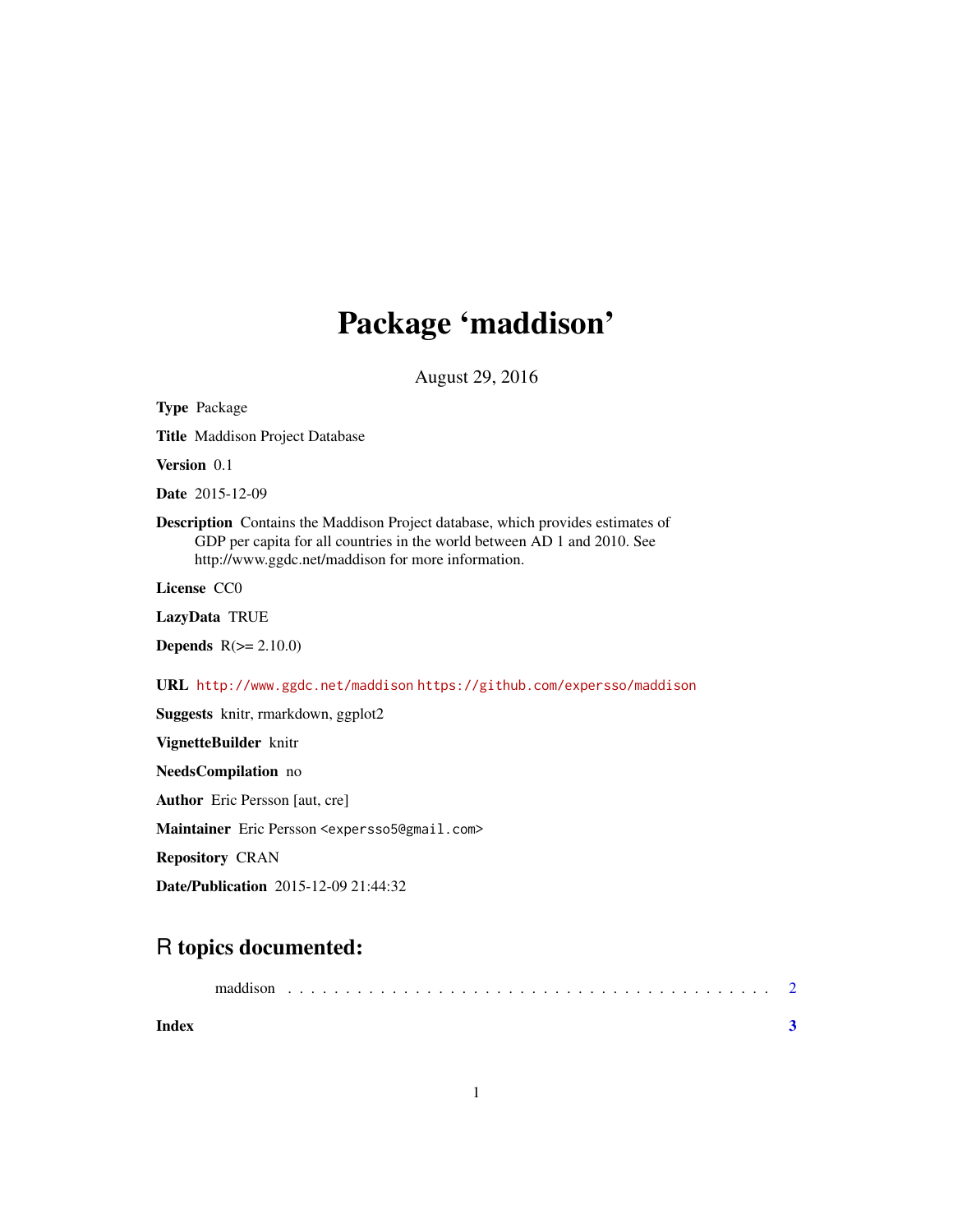#### <span id="page-1-0"></span>Description

This package contains the [Maddison Project Dataset](http://www.ggdc.net/maddison/maddison-project/data.htm) with estimates of GDP per capita for all countries in the world between AD 1 and 2010 in a format amenable to analysis in R.

### Usage

maddison

#### Format

A data frame with nine variables:

year Year of estimate

country\_original Country name in the original form used in the data base (e.g. "(Centre-North) Italy" instead of simply "Italy" as in variable country)

gdp\_pc Estimated GDP per capita in 1990 international Geary-Khamis dollar

country Full country name

iso2c Country iso2c code

iso3c Country iso3c code

continent Country continent

region Country region

aggregate Whether or not the "country" is an aggregate (e.g. "Total world")

The database was last updated in January 2013.

As per instructions on the Maddison Project website, please site the data as follows:

When using the data The Maddison-Project, <http://www.ggdc.net/maddison/maddison-When refering to underlying methodology and main results Bolt, J. and J. L. van Zanden (2014). The Maddison Project: col When using individual country data See country-source references in the appendix of Bolt and van Z

The package is not affiliated with, nor endorsed by, the Maddison Project.